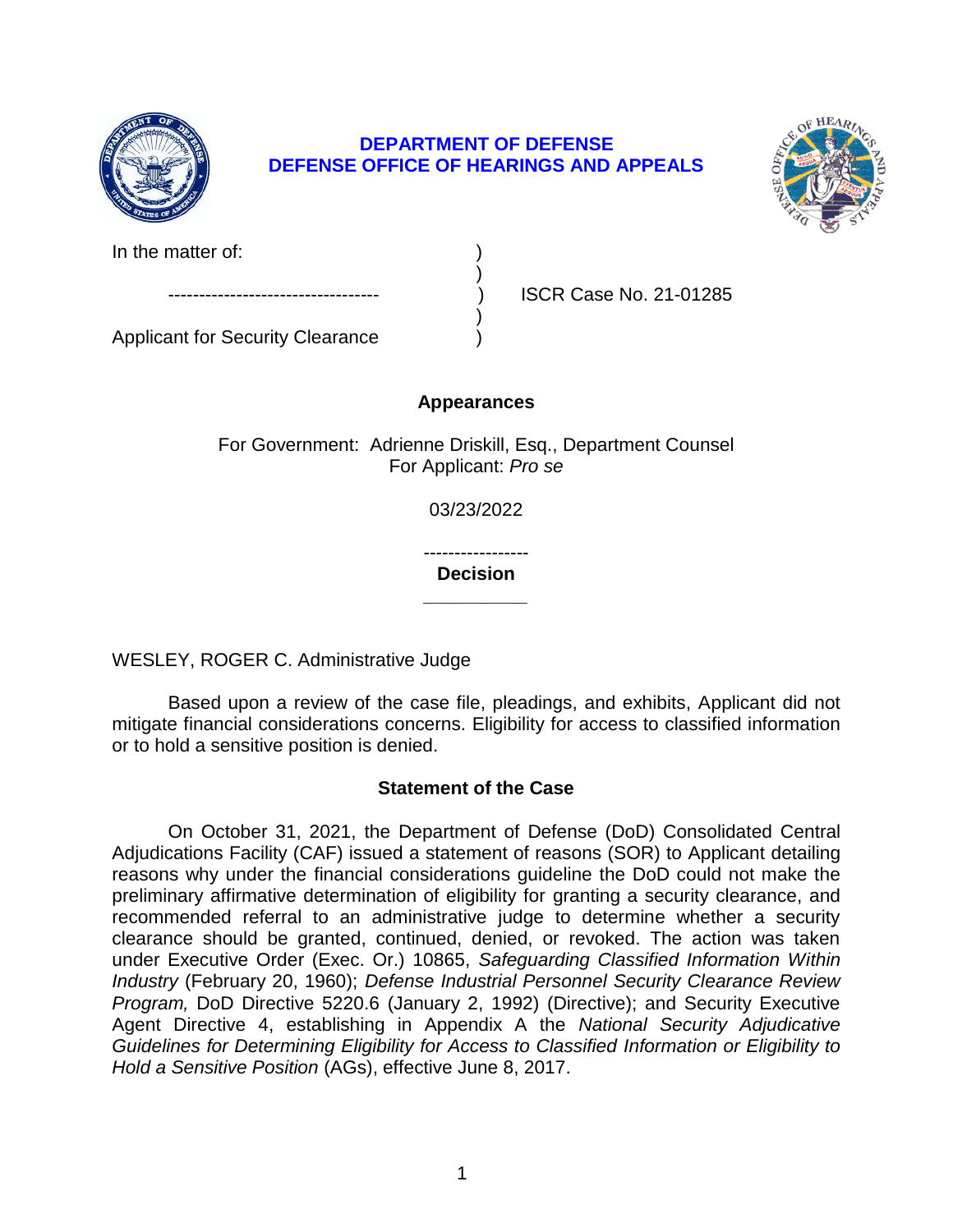Applicant responded to the SOR on November 12, 2021, and elected to have her case decided on the basis of the written record, in lieu of a hearing. The case was assigned to me on March 22, 2022. Applicant received the File of Relevant Material (FORM) on January 25, 2022, and interposed no objections to the materials in the FORM. Afforded an opportunity to supplement the FORM, Applicant did not provide any supplemental information.

### **Summary of Pleadings**

 exceeding \$23,000. Allegedly, the listed delinquent debts in the SOR remain unresolved Under Guideline F, Applicant allegedly accumulated 12 delinquent debts and outstanding.

 In her response to the SOR, Applicant admitted all of the alleged debts with explanations. She claimed she does not have the funds to pay the debts alleged in the SOR. She also claimed to have had an abusive marriage with her ex-husband that left her with emotional and financial hardships. She claimed her broken marriage left her with difficult choices: either pay her debts or provide for her children's needs as a single parent. She further claimed she has been working part-time since her children have become emancipated and only recently has accepted full-time employment.

## **Findings of Fact**

 seeks a security clearance. The admitted allegations are incorporated and adopted as Applicant is a 45-year-old service representative for a defense contractor who relevant and material findings. Additional findings follow.

### **Background**

 Applicant married in April 2001 and divorced in June 2003, claiming her marriage was never valid. (Item 2) She has two children from this marriage. (Item 2) Applicant earned a high school diploma in June 1994 and reported no post-high school credits. (Items 2-3) She reported no military service, and has never held a security clearance.

 Since 2021, Applicant has been sponsored for a security clearance by her current employer. Between January 2009 and 2016 and November 2021, she worked for other employers in various jobs. (Items 2-3) She reported brief unemployment between November 2020 and 2021.

### **Applicant's finances**

 Between 2015 and 2018, Applicant accumulated 12 delinquent debts exceeding \$23,000. (Items 3-6) Citing a lack of funds, she has made no documented progress in addressing her delinquent debts covered in the SOR. Applicant attributed her debt delinquencies to financial problems associated with her June 2003 separation. With her limited income from her employment and her single-parent responsibilities that she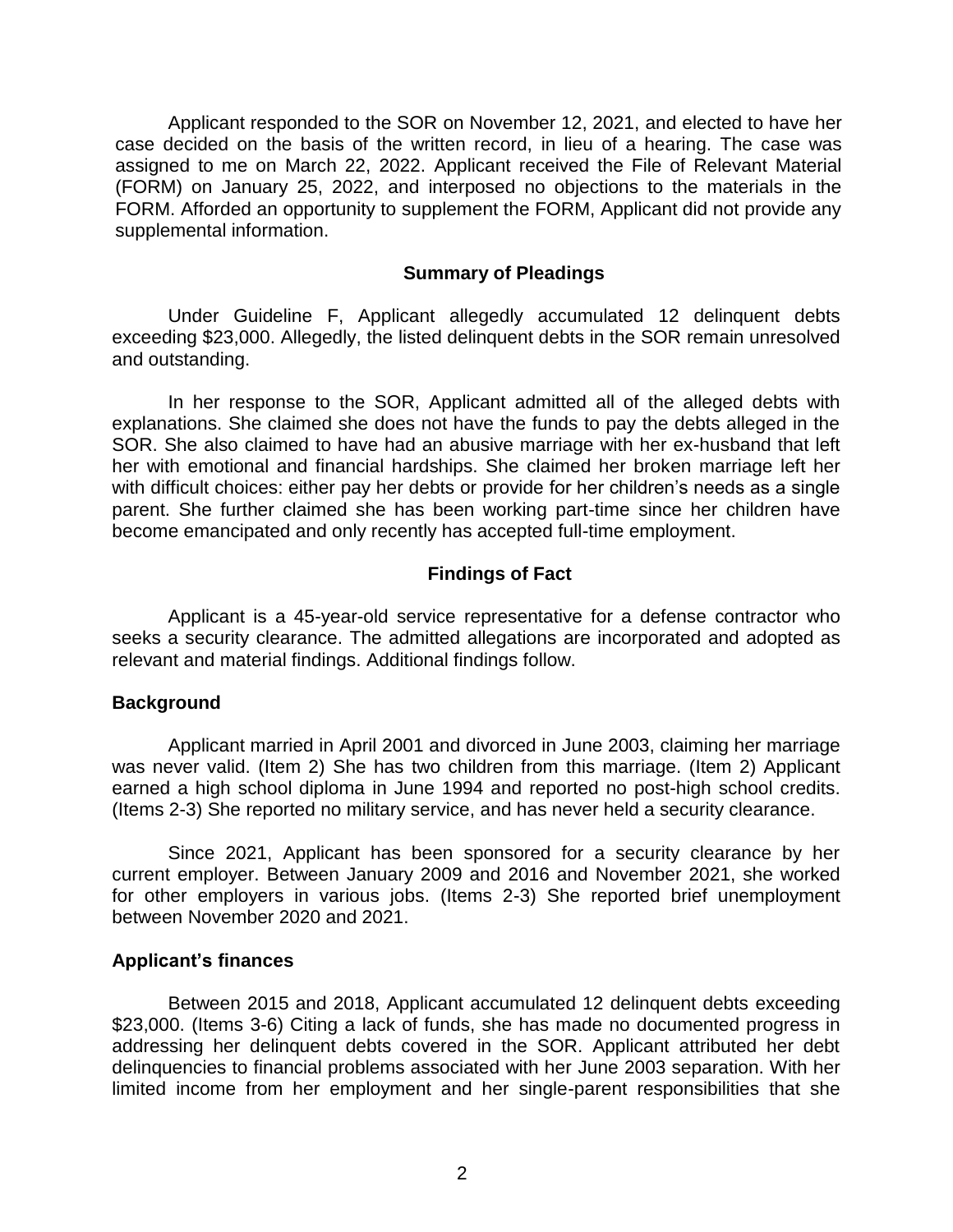inherited from her troubled marriage, she has not been able to address her delinquent debts. (Items1-3)

 Because there is a lack of documented information from Applicant in the record to assess what plans she has to address her SOR-listed delinquent debts (both now and in the future), no favorable inferences can be drawn as to any future prospects she might harbor for resolving her debts. Based on the lack of any payment history and limited information developed in the record to date, Applicant's payment prospects for addressing her delinquent accounts remain unclear at best. Absent documentation from payment plans, or successfully resolving any disputes she may still have with any of the listed SOR creditors, resolution of Applicant's disputed accounts cannot be favorably Applicant of her addressing her outstanding delinquent accounts with pay-offs and established.

### **Policies**

 By virtue of the jurisprudential principles recognized by the U.S. Supreme Court  in *Department of the Navy v. Egan*, 484 U.S. 518, 528 (1988), "no one has a 'right' to a security clearance." As Commander in Chief, "the President has the authority to control access to information bearing on national security and to determine whether an individual is sufficiently trustworthy to have access to such information." *Id*. at 527. Eligibility for access to classified information may only be granted "upon a finding that it is clearly consistent with the national interest to do so." Exec. Or. 10865, *Safeguarding*  Classified Information within Industry § 2 (Feb. 20, 1960), as amended.

*Classified Information within Industry* § 2 (Feb. 20, 1960), as amended.<br>Eligibility for a security clearance is predicated upon the applicant meeting the criteria contained in the adjudicative guidelines. These guidelines are not inflexible rules of law. Instead, recognizing the complexities of human behavior, these guidelines are applied in conjunction with an evaluation of the whole person. An administrative judge's administrative judge must consider all available, reliable information about the person, overarching adjudicative goal is a fair, impartial, and commonsense decision. An past and present, favorable and unfavorable.

 The AGs list guidelines to be considered by judges in the decision-making process covering DOHA cases. These guidelines take into account factors that could create a potential conflict of interest for the individual applicant, as well as considerations that could affect the individual's reliability, trustworthiness, and ability to protect classified information. These guidelines include conditions that could raise a security concern and may be disqualifying (disqualifying conditions), if any, and all of the conditions that could mitigate security concerns, if any. These AG guidelines must be considered before deciding whether or not a security clearance should be granted, continued, or denied. Although, the guidelines do not require judges to place exclusive reliance on the enumerated disqualifying and mitigating conditions in the guidelines in arriving at a decision.

 In addition to the relevant AGs, judges must take into account the pertinent considerations for assessing extenuation and mitigation set forth in ¶ 2(a) of the AGs,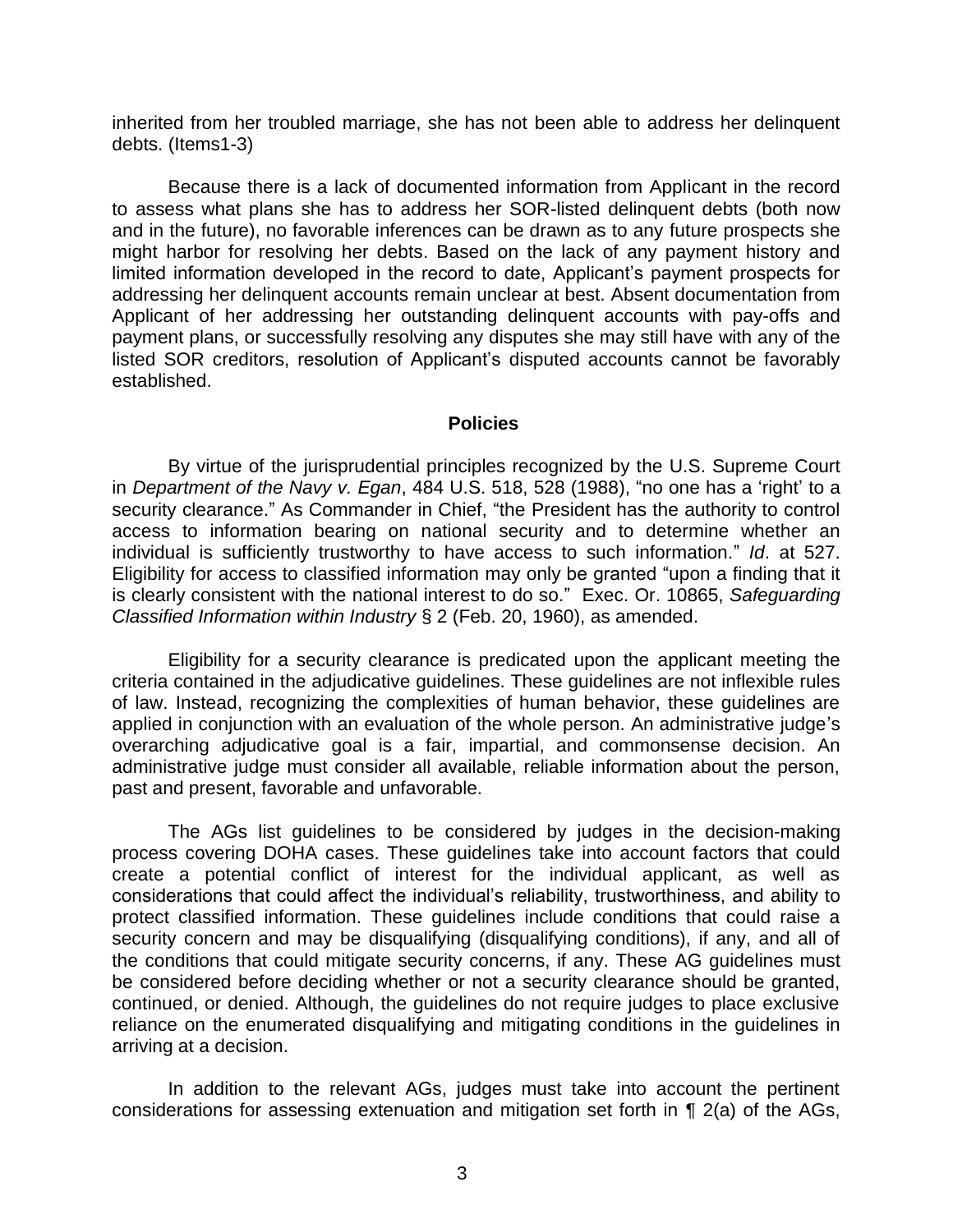which are intended to assist the judges in reaching a fair and impartial, commonsense decision based on a careful consideration of the pertinent guidelines within the context of an applicant's life to enable predictive judgments to be made about whether the of the whole person. The adjudicative process is designed to examine a sufficient period applicant is an acceptable security risk.

When evaluating an applicant's conduct, the relevant guidelines are to be considered together with the following ¶ 2(d) factors: (1) the nature, extent, and seriousness of the conduct; (2) the circumstances surrounding the conduct, to include knowledgeable participation; (3) the frequency and recency of the conduct; (4) the individual's age and maturity at the time of the conduct; (5) the extent to which participation is voluntary; (6) the presence or absence of rehabilitation and other permanent behavioral changes; (7) the motivation of the conduct; (8) the potential for pressure, coercion, exploitation, or duress; and (9) the likelihood of continuation or recurrence.

 Viewing the issues raised and evidence as a whole, the following individual guidelines are pertinent herein:

### **Financial Considerations**

 *The Concern:* Failure to live within one's means, satisfy debts, and meet financial obligations may indicate poor self-control, lack of judgment, or unwillingness to abide by rules and regulations, all of which can raise questions about an individual's reliability, trustworthiness, and ability to protect classified or sensitive information. Financial distress can also be caused or exacerbated by, and thus can be a possible indicator of, other issues of personal security concern such as excessive gambling, mental health conditions, substance misuse, or alcohol abuse or dependence. An individual who is financially overextended is at greater risk of having to engage in illegal or otherwise questionable acts to generate funds. Affluence that cannot be explained by known sources of income is also a security concern insofar as it may result from criminal activity, including espionage. AG ¶ 18.

### **Burdens of Proof**

 The Government reposes a high degree of trust and confidence in persons with access to classified information. This relationship transcends normal duty hours and endures throughout off-duty hours. Decisions include, by necessity, consideration of the possible risk the applicant may deliberately or inadvertently fail to safeguard classified information. Such decisions entail a certain degree of legally permissible extrapolation about potential, rather than actual, risk of compromise of classified information. Clearance decisions must be "in terms of the national interest and shall in no sense be a determination as to the loyalty of the applicant concerned." *See* Exec. Or. 10865 § 7. *See also* Exec. Or. 12968 (Aug. 2, 1995), § 3.1.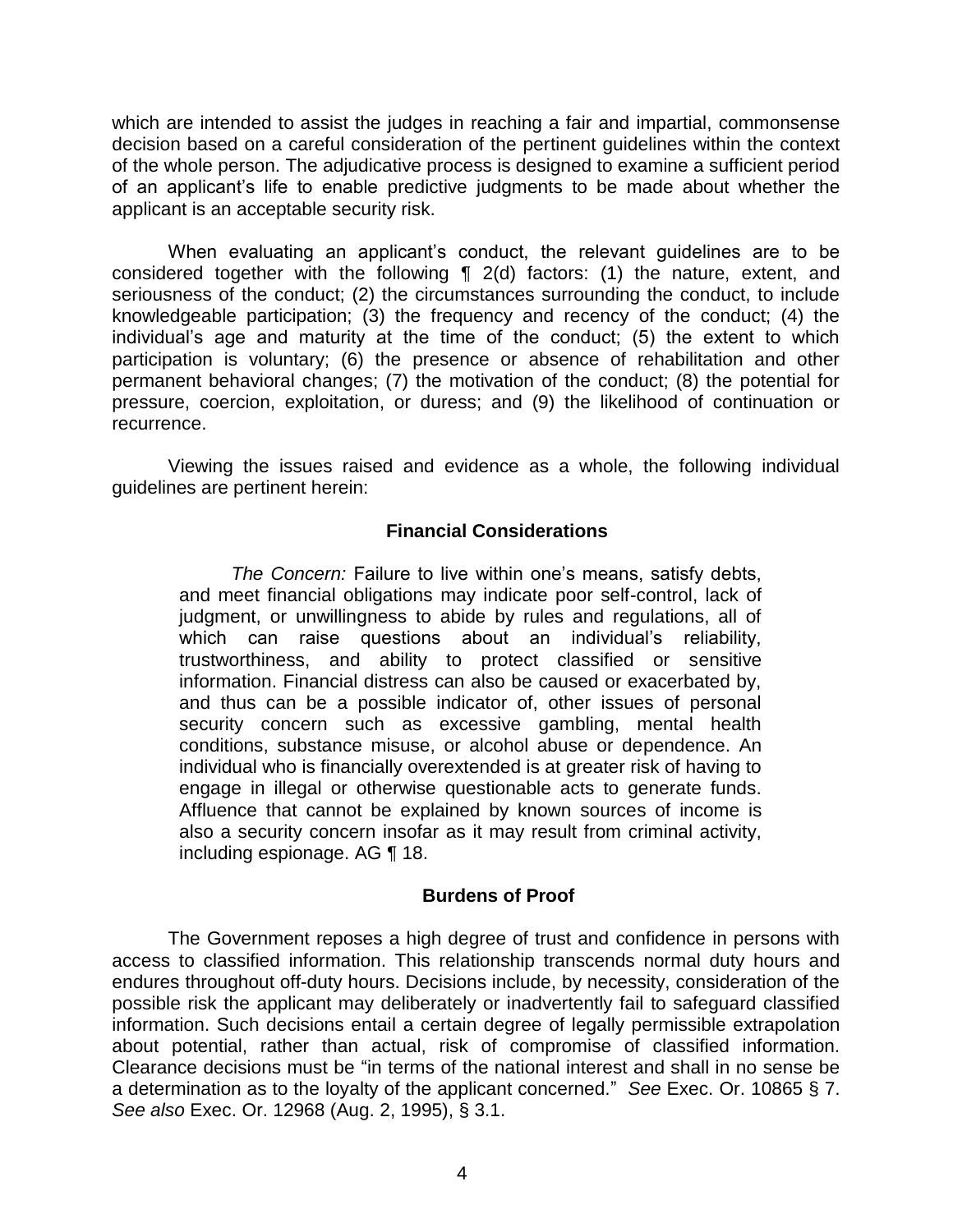Initially, the Government must establish, by substantial evidence, conditions in the personal or professional history of the applicant that may disqualify the applicant from being eligible for access to classified information. The Government has the burden of establishing controverted facts alleged in the SOR. *See Egan*, 484 U.S. at 531. "Substantial evidence" is "more than a scintilla but less than a preponderance." *See v. Washington Metro. Area Transit Auth.*, 36 F.3d 375, 380 (4<sup>th</sup> Cir. 1994). The quidelines presume a nexus or rational connection between proven conduct under any of the criteria listed therein and an applicant's security suitability. *See* ISCR Case No. 95-0611 at 2 (App. Bd. May 2, 1996).

 Once the Government establishes a disqualifying condition by substantial evidence, the burden shifts to the applicant to rebut, explain, extenuate, or mitigate the facts. Directive ¶ E3.1.15. An applicant "has the ultimate burden of demonstrating that it is clearly consistent with the national interest to grant or continue his [or her] security *clearance."* ISCR Case No. 01-20700 at 3 (App. Bd. Dec. 19, 2002). *The burden of*  disproving a mitigating condition never shifts to the Government. *See* ISCR Case No. 02-31154 at 5 (App. Bd. Sep. 22, 2005). "[S]ecurity clearance determinations should err, if they must, on the side of denials." *Egan*, 484 U.S. at 531; *see* AG ¶ 2(b).

#### **Analysis**

 Security concerns are raised over Applicant's accumulation of delinquent debts between 2015 and 2018. On the strength of the evidence presented, two disqualifying conditions of the Adjudicative Guidelines (DCs) for financial considerations apply to Applicant's situation: DC ¶¶ 19(a), "inability to satisfy debts," and 19(c), "a history of not meeting financial obligations."

Applicant's admitted debt delinquencies require no independent proof to substantiate them. *See* Directive 5220.6 at E3. 1.1.14; *McCormick on Evidence,* § 262 (6th ed. 2006). Her admitted debt delinquencies are fully documented and create judgment issues as well over the management of her finances. *See* ISCR Case No. 03- 01059 at 3 (App. Bd. Sept. 24, 2004)

 Financial stability in a person cleared to protect classified and sensitive information is required to inspire trust and confidence in the holder of a security clearance that entitles the person to access classified and sensitive information. While the principal concern of a security clearance holder's demonstrated financial difficulties is vulnerability to coercion to classified information or to holding sensitive position, judgment and trust concerns are implicit in cases involving debt delinquencies.

Historically, the timing and resolving of debt delinquencies are critical to an assessment of an applicant's trustworthiness, reliability and good judgment in following rules, regulations, and guidelines necessary for those seeking access to classified ad sensitive information or to holding a sensitive position. *See* ISCR Case No. 14-06808 at 3 (App. Bd. Nov. 23, 2016; ISCR Case No. 14-01894 at 5 (App. Bd. Aug. 18, 2015). Applicant's history of financial difficulties associated with her still-unresolved delinquent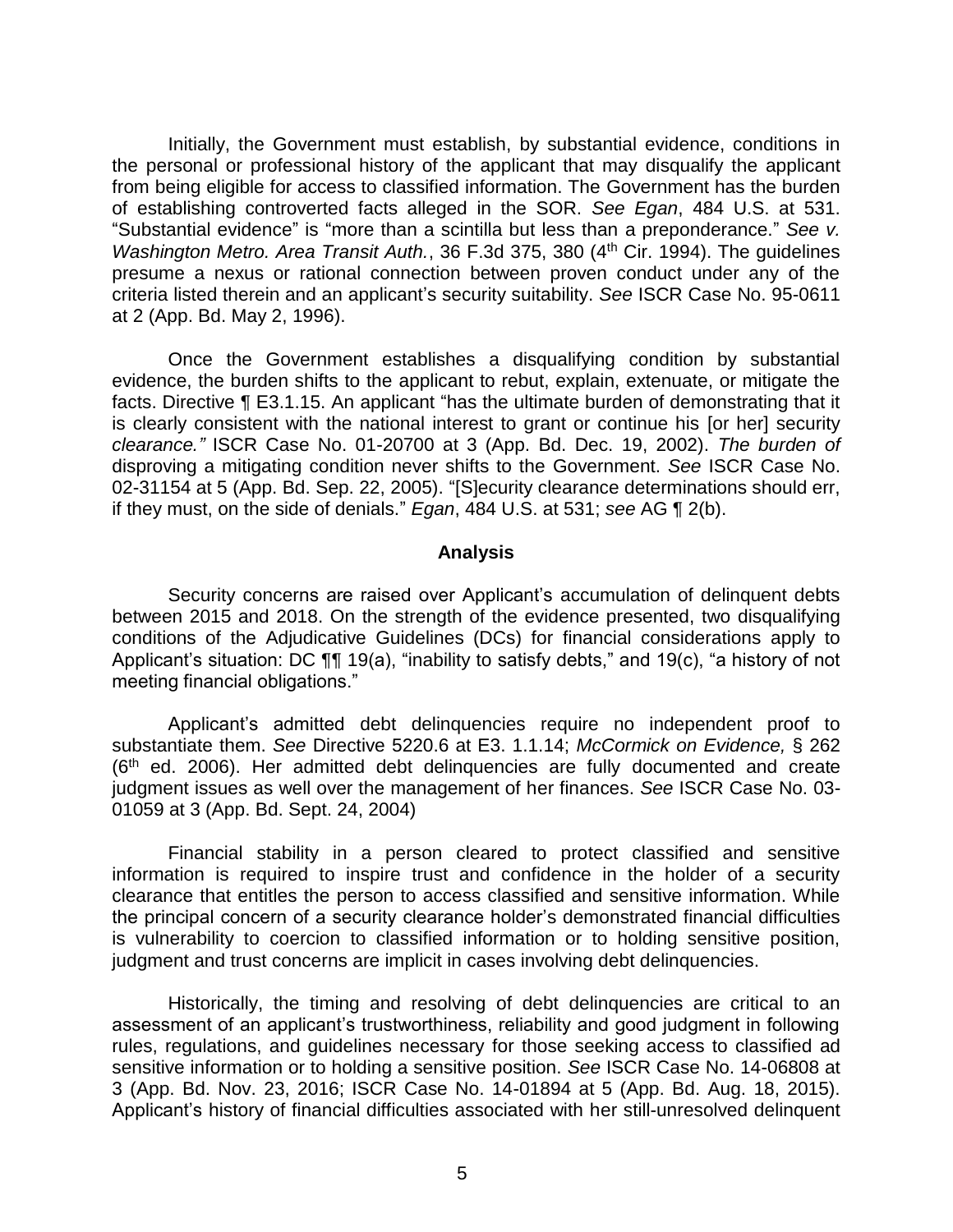debts raise considerable concerns over her ability to manage her finances in a responsible and reliable way.

 Based on the information Applicant furnished, extenuating circumstances played no material role in Applicant's accumulation of delinquent accounts. Gainfully employed little documentation as to how she budgeted and addressed her debts following her separation from her ex-husband of two years in 2013. Whether her ex-husband since 2009 (except for a brief period of unemployment in December 2020), she provided provided any financial assistance for her two children (since emancipated) is unclear.

 Why Applicant did not begin to address her delinquent accounts in a material way with the resources available to her is not explained in her SOR response in sufficient detail to facilitate any meaningful assessments about the current condition of her finances and her failure to make any progress in resolving her delinquent accounts. With so little financial information to work with relative to the circumstances prompting her to fall behind with her SOR-listed delinquent accounts and later fail to address them responsibly with payments and payment plans with the income resources available to her from her full-time employment, no meaningful extenuation credit can be assigned to her at this time.

 Afforded opportunities to provide clarification of her financial conditions and with her past and current income available to her and (b) why she has failed to take improved. To date, she has not paid or otherwise resolved any of the listed delinquent accounts in the SOR. Promises (express or implied) by an applicant to pay or otherwise resolve delinquent debts in the future without well-developed repayment plans do not meet Appeal Board requirements for establishing for establishing a track record for paying debts in a timely manner and otherwise acting in a responsible way. *See* ISCR Case No. 17-04110 at 4 (App. Bd. Sept. 26, 2019); ISCR Case No. 09-05252 at 3 (App. explanations of her lack of payment progress on her delinquent accounts, Applicant provided insufficient information for (a) how she allowed her debts to become delinquent more documented steps to address her delinquent accounts once her finances had Bd. Dec. 3, 2010).

 Applicant, other potentially available mitigating conditions cannot be applied to Applicant's situation. Based on her failure to date to establish a meaningful track record of addressing her delinquent accounts, it is too soon to make safe predictive assessments as to whether Applicant can restore her finances to stable levels For lack of any documented repayment or financial counseling initiatives by consistent with minimum requirements for holding a security clearance.

### **Whole-person assessment**

 Whole-person assessment of Applicant's clearance eligibility requires consideration of whether Applicant's failure to adequately address her delinquent debts are otherwise compatible with DoD requirements for holding a security clearance. While Applicant is entitled to some credit for her contributions to the defense industry, her employment contributions are not enough at this time to overcome her accumulated